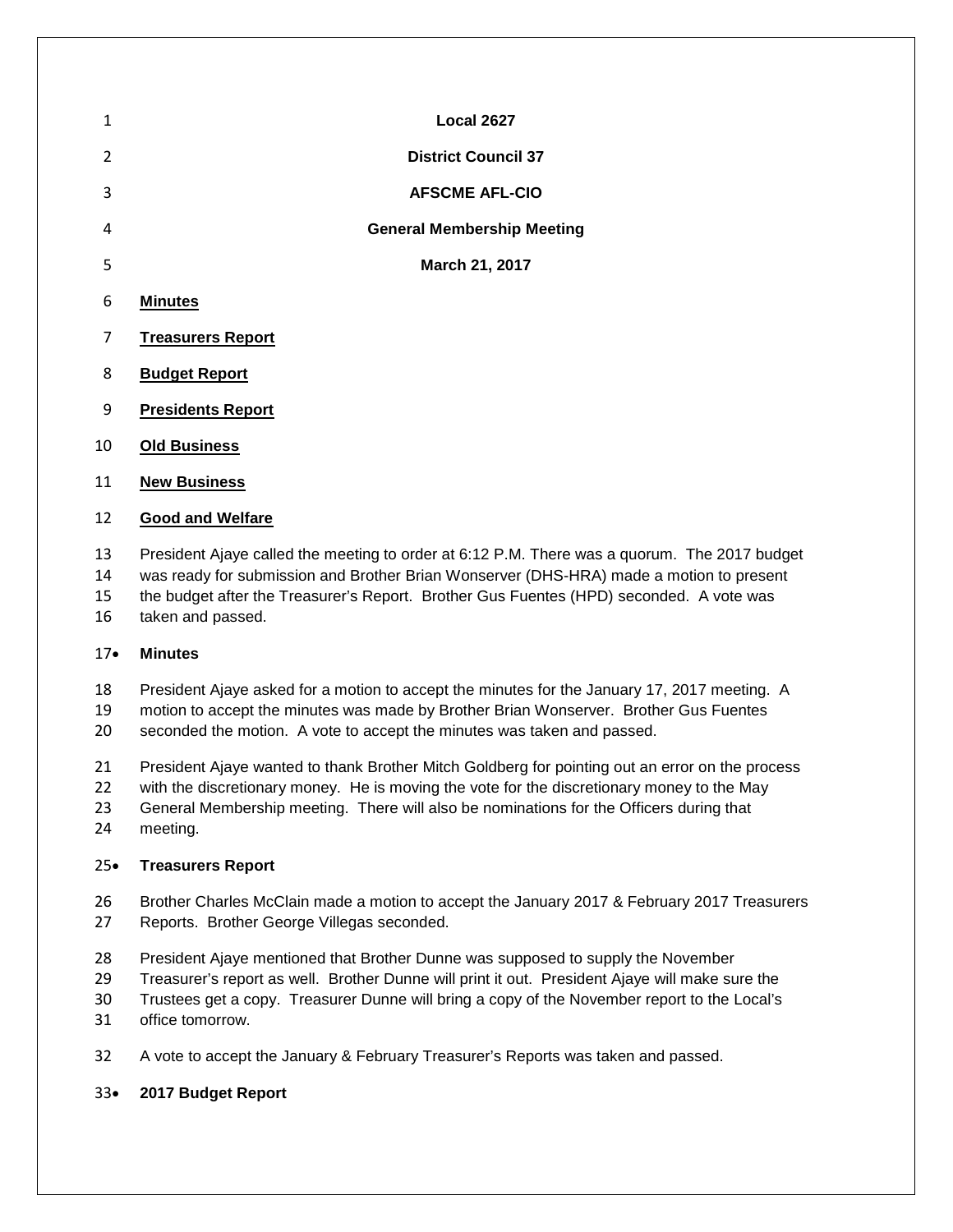- Brother Dunne presented the proposed budget report. Brother Kellam had some questions
- regarding how the numbers were derived. Brother Dunne explained that he based these
- numbers on the actuals from last year and then slightly increased them. If he was given the
- actual numbers from DC37, he reported on those actuals. Brother Rohan Gordon (NYCERS)
- made a motion to accept the 2017 budget. Brother Randolph Bowen (CUNY) seconded. A vote
- was taken and the motion passed.

## • **Presidents Report**

- President Ajaye stated that if any member has an issue, they must CALL the office. Do not send
- an email as the only contact to the office. Phone calls are answered and addressed first.
- Anonymous mail should never be sent to anyone in the Local. If there is no way to verify the
- information, it will not be addressed. These anonymous issues will be thrown out. Any
- submission to the Local must have a contact name and number.
- President Ajaye reported on the status of the contract extension vote. 90,000 members were
- eligible to vote. Approximately 23,000 people returned the ballots. 22,000 people said yea and
- 1,100 people said nay. There were some groups who would not receive a ballot such as CUNY,
- Transit and DOE. The extension of 2 months and 23 days keeps our benefits in tact until the next
- contract negotiation. It is important to understand the issues and what you are voting for.
- President Ajaye discussed the upcoming vote for the Constitutional Convention. There will be a
- question on what do you want to do with the Constitutional Convention. They can change your
- PENSION and Civil Service Law. The Governor wants to try to get OUR MONEY. We MUST
- **VOTE NO** to the Constitution Convention.
- President Ajaye discussed what Sister Leibowitz reported to him from the Civil Service committee meeting when the Commissioner of DCAS was present. He had requested that sister Leibowitz bring up the Local's issues regarding hard to recruit titles such as the Telecom titles. This is due to the fact that members are refusing promotional opportunities because they would have to move back to the city. Sister Leibowtitz was able to bring this issue and other issues up to the Commissioner. The Commissioner stated that she never heard about this issue and wanted an email regarding the issue so she could address it. She seemed very cooperative. However, upon reporting this to President Ajaye, he stated that she has an entire email chain regarding this issue. Their correspondence has been going back and forth about 12 times regarding this.
- DOE still has members working out of title doing work like searching people, working in the cafeteria, setting up hair dryers etc. President Ajaye wrote a letter with no responses. Nancy Garillo and Spencer Hayes avoid talking to him. They say they will get back but don't. They are even requiring members to annual leave for the summer break and Easter breaks. President Ajaye spoke to Moira Dolen from Research & Negotiations and she sent out an email with cc's to a lot of management. Nancy Garillo finally returned the phone call regarding this.
- Dana Tilghman, the Local's council rep. passed out post cards regarding the No Vote for the
- possibility of a Constitutional Convention. This post card will be mailed back to the members in
- NYS as a reminder of what to do during Election Day. Sister Leibowitz encouraged the members
- to tell everyone who lives in NYS to vote no, use all social media accounts. The vote to open up
- the Constitutional Convention takes place every 20 years and is for NY State residents only.
- Dana Tilghman also reported on the Legislation was introduced to make every State a right-to-work State. So many things are impacted. "Your ability to vote is your voice." Our pension is a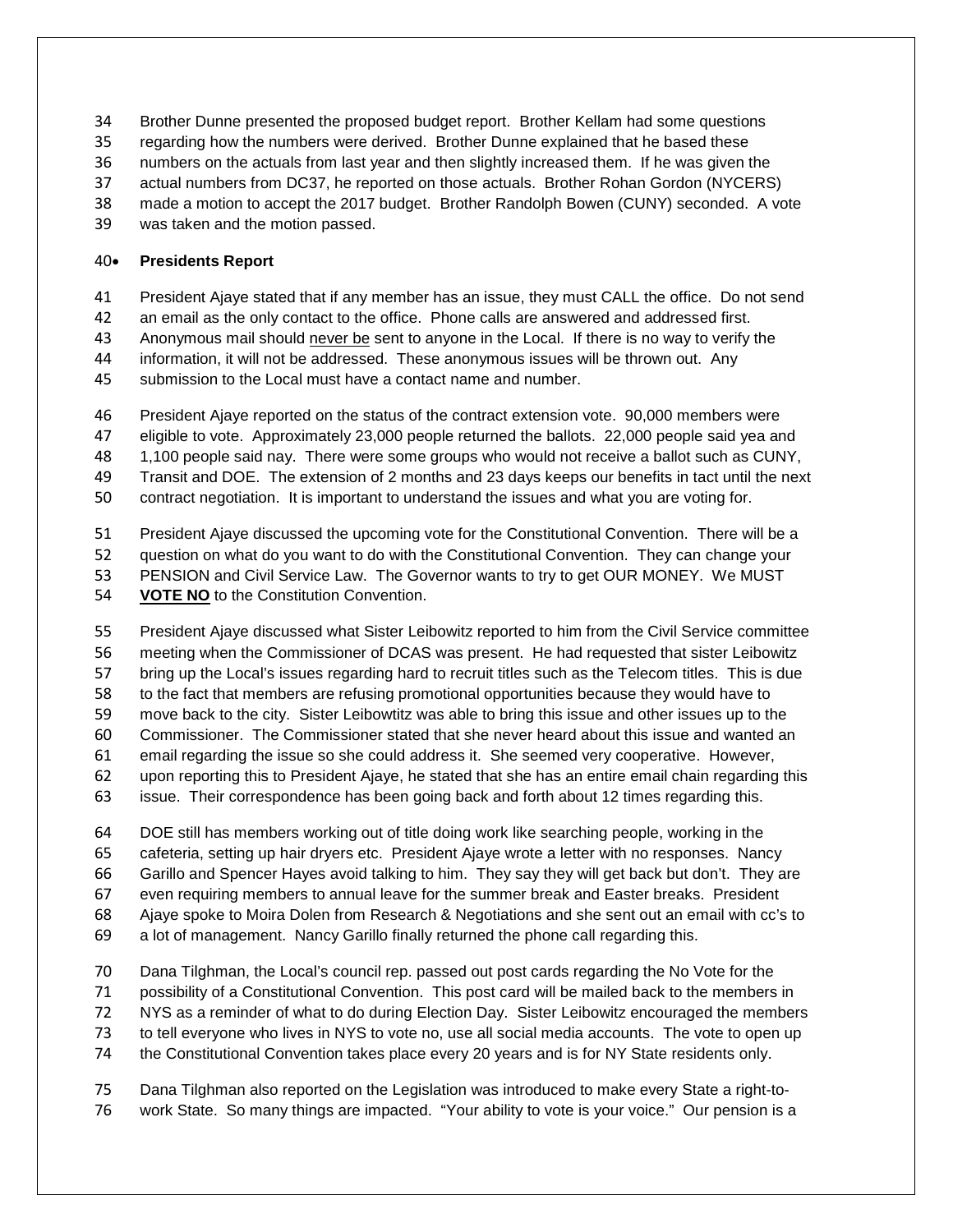defined pension. That means it is guaranteed. NYS Local 707 thought they had a guaranteed

 pension but it wasn't. A retiree making \$3,500 a month is now making \$500 a month. There was discussion.

 Brother Adian Gellineau stated that he didn't think it was fair for DCAS to use the last 4 digits of a person's SSN. Sister Leibowitz, Lisa Riccio (Research & Negotiations) and President Ajaye explained that everyone is considered number 1 for list purposes. Using the SSN is just so people can read the names since you can't put 800 people on one line. Lisa confirmed that this is how you are ranked just to get on the list. For consideration, everyone is being considered number 1. Lisa explained to the members what the Agency must do and can do. Provisionals **must be replaced**. Vacancies are arbitrary. The agency doesn't have to fill those slots. Lisa explained that the selective certification lists go first. There was discussion.

 Sister Leibowitz informed the membership that at the bottom of the Notice of Examination (NOE) there is a phone number. It is the responsibility of the member to call DCAS and ask the status of the list and make sure that your number did not get passed over. President Ajaye reminded the

members that they have to ask to get reinstated back on the list if they have been removed.

There were additional questions regarding Civil Service exams and titles. Brother Dan Kelly

asked about the CSM titles. President Ajaye informed him that DC37 is working on accreting

these titles. A question was asked regarding the Qualifying Incumbent Exam (QIE). Lisa

95 reported that the schedule is posted from now to June 30<sup>th</sup>. The schedule for July 1-Dec 31 has

not been submitted yet. Sister Leibowitz stated that you have to file for the QIE the same way

 you file for the Open Competitive and Promotional exams. The members must go on the DCAS website to see if your exam is scheduled and when. There was additional discussion.

# • **Old Business**

None

# • **New Business**

 Sister Julie Leibowitz reported that the Woman's Committee is holding their Health Fair from 2-8 in room 1 at DC37. She encouraged all of the members to come and get screened. . Zero cost to the members. Friends and family are welcome to this event.